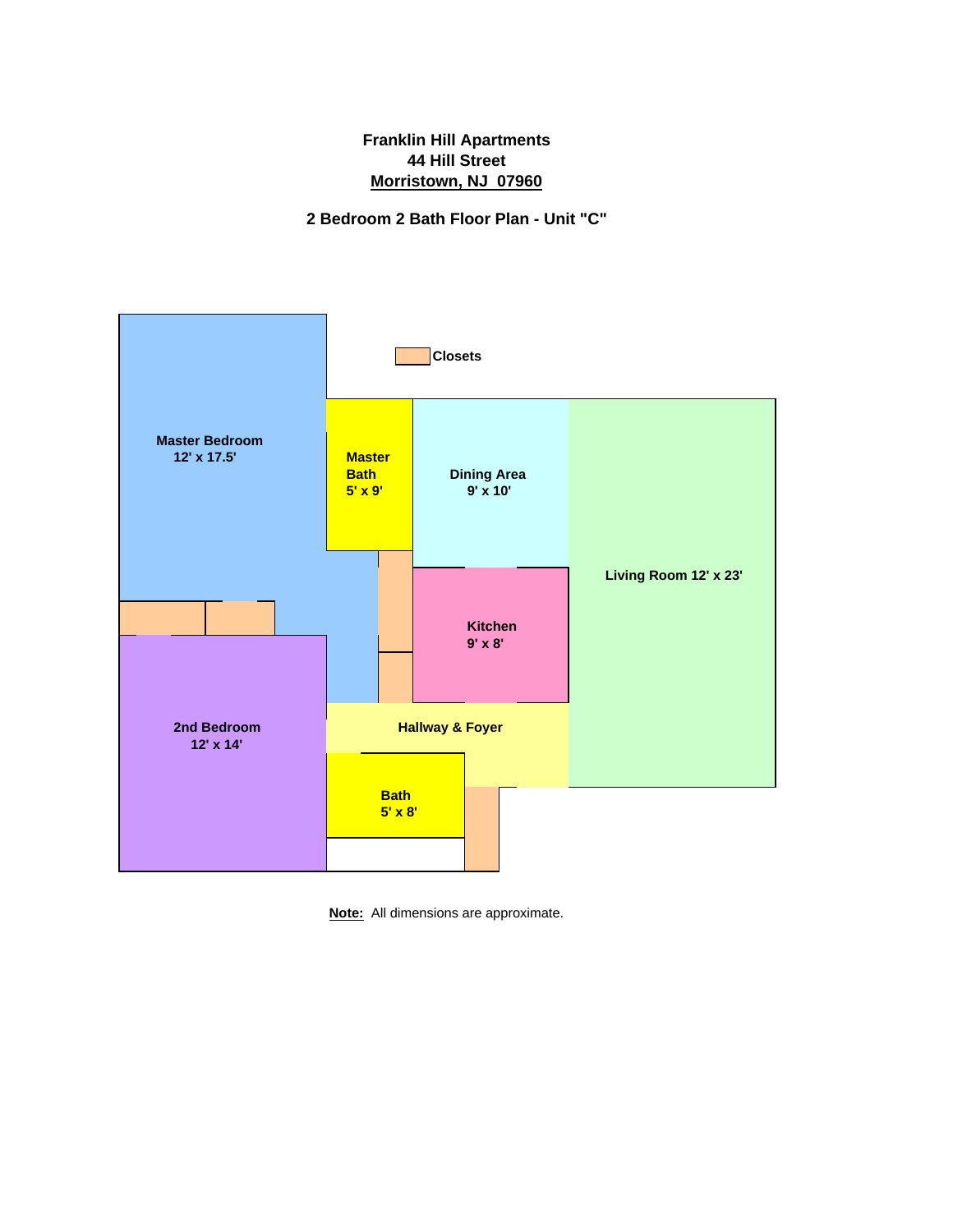**2 Bedroom 2 Bath Floor Plan - Unit "D"**



**Note:** All dimensions are approximate.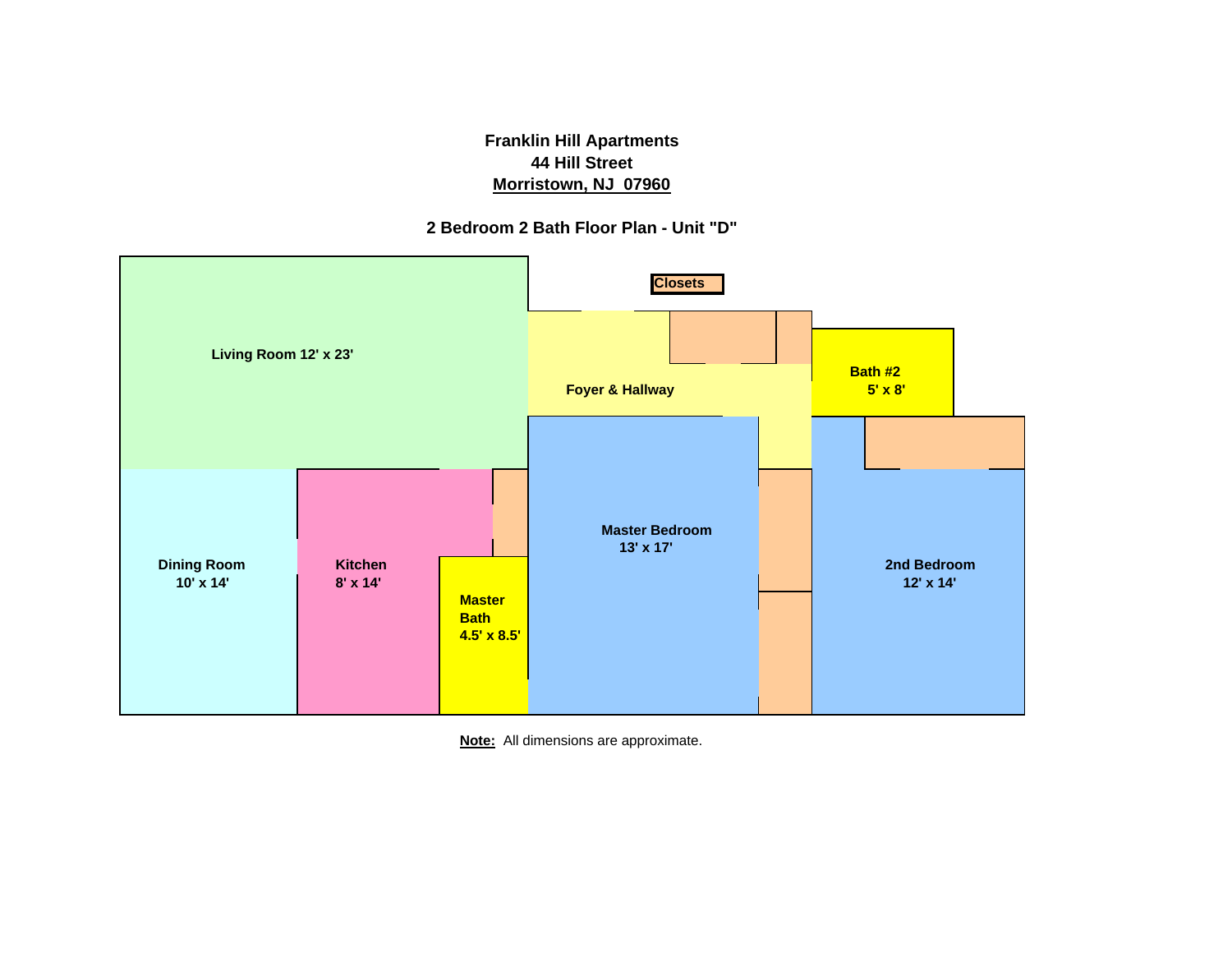**1 Bedroom Floor Plan - Unit "B"**